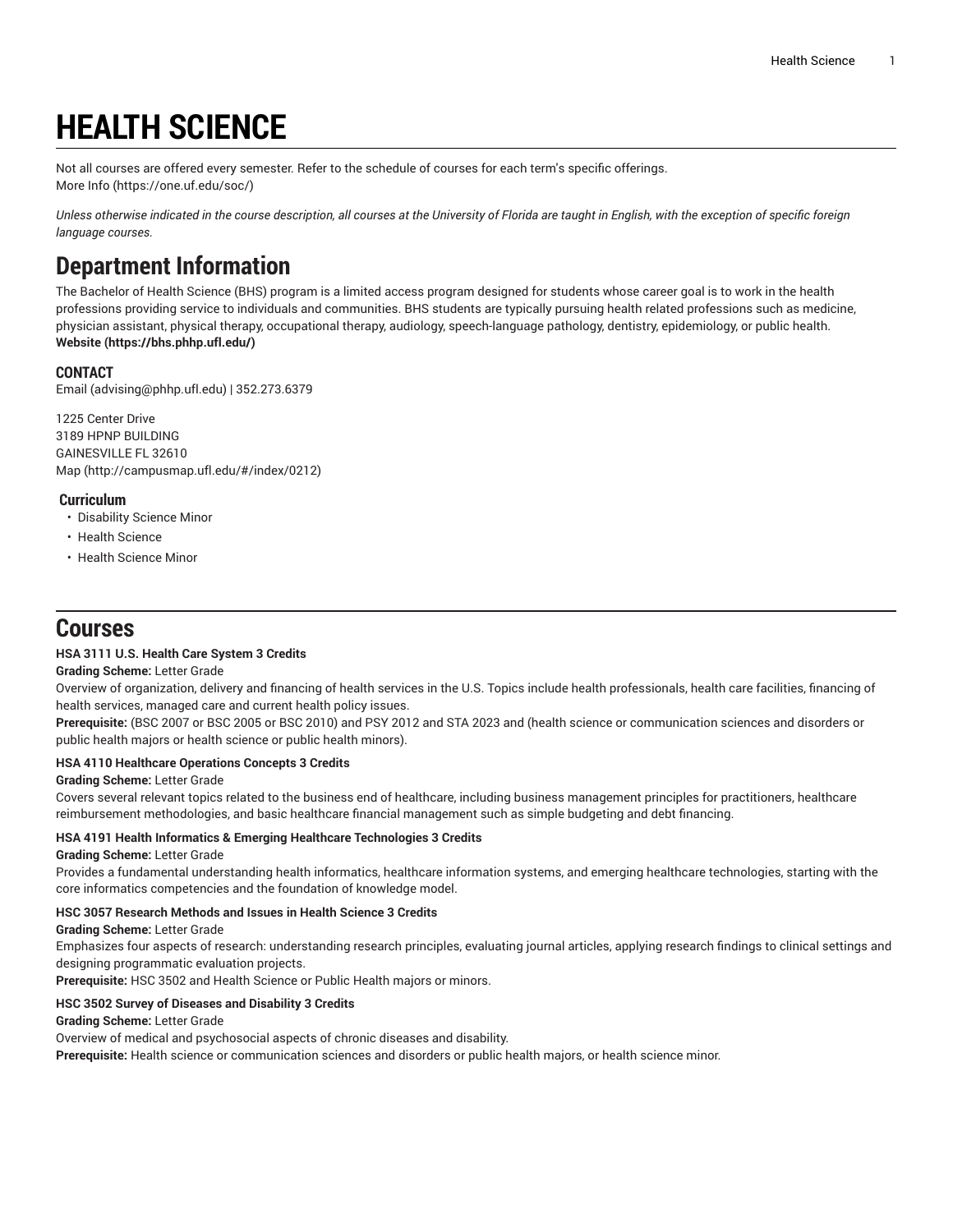#### **HSC 3661 Therapeutic Communication Skills with Patients, Families and the Health Care Team 2 Credits**

#### **Grading Scheme:** Letter Grade

Learn appropriate verbal and nonverbal behavior to be used with patients, families and the health care team through lecture, discussion and role play in large and small groups.

**Prerequisite:** HSA 3111 and HSC 3502 and HSC 4558 and Health Science major. **Corequisite:** RCS 4415L.

#### **HSC 3801 Clinical Observation / Health Care Volunteer Work 1-4 Credits**

#### **Grading Scheme:** S/U

Learn about a specific health care field or gain knowledge about specific patient or client populations through direct observation and/or hands-on assistance. (S-U)

**Prerequisite:** health science majors only and department permission.

#### **HSC 4184 Health Care Leadership: Skills and Styles 3 Credits**

#### **Grading Scheme:** Letter Grade

Behavioral styles that contribute to leadership effectiveness. Studies specific styles for their contributions to motivating people and overall leadership effectiveness in health care.

**Prerequisite:** HSA 3111 and HSC 3502 and HSC 4558 and Health Science major.

#### **HSC 4558 Survey of Diseases and Disabilities 2 3 Credits**

**Grading Scheme:** Letter Grade

Overview of medical and psychosocial aspects of chronic diseases, including issues of disability management. This required course, combined with HSC 3502, covers all of the major disabling conditions.

**Prerequisite:** HSC 3502; Health Science, Public Health, Communication Sciences and Disorders majors/minors only

#### **HSC 4608L Critical Thinking in Health Care 4 Credits**

**Grading Scheme:** Letter Grade

Develops critical thinking skills to solve problems in the health care environment.

**Prerequisite:** HSA 3111 and HSC 3502 and HSC 4558, and HSC 3661 and Health Science major.

#### **HSC 4652L Ethical and Legal Issues in the Health Professions 3 Credits**

#### **Grading Scheme:** Letter Grade

Overview of ethical and legal issues in the health professions, including contemporary ethical issues in disease management. **Prerequisite:** HSA 3111 and HSC 3502 and HSC 4558 and Health Science major.

#### **HSC 4930 Special Topics 1-4 Credits**

#### **Grading Scheme:** Letter Grade

Special topics in health science. Please refer to the department for specific course information. Can be repeated with change in content up to 12 credits.

#### **OTH 3416 Pathophysiology 3 Credits**

#### **Grading Scheme:** Letter Grade

Basic understanding of pathophysiology as a change from normal physiological functioning of the various systems of the human body. **Prerequisite:** (APK 2105C and HSA 3111 and HSC 3502 and Health Science major or minor) or instructor permission.

#### **PHC 2100 Introduction to Public Health 3 Credits**

#### **Grading Scheme:** Letter Grade

Overview of public health as a multifaceted field. Includes discussion of contemporary public health challenges with input from discipline experts. **Attributes:** General Education - Social Science

#### **PHC 3440 Global Public Health 3 Credits**

#### **Grading Scheme:** Letter Grade

Critical links between global health and social and economic development. Discusses the burden of disease and how to measure this across countries. Focuses on low and middle income countries and the health of the poor.

**Prerequisite:** PHC 4101 and junior standing or higher..

#### **PHC 4024 Applied Epidemiology 3 Credits**

#### **Grading Scheme:** Letter Grade

Principles and methods of epidemiological investigation focusing on both infectious and noninfectious diseases. Emphasizes outbreak investigations, field epidemiology and epidemiology careers.

**Prerequisite:** HSC 3057, HSC 3502, HSC 4558, PHC 4101, and Health Science and Public Health majors/minors only.

#### **PHC 4094 Introduction to Biostatistics for Health Science and Public Health 3 Credits**

#### **Grading Scheme:** Letter Grade

Methods and public health applications for analysis of variance, correlation, simple linear regression, multiple linear regression, nonparametric and distribution-free statistical methods, and some basic concepts about survival analysis. Public health applications using statistical software. Writing data analysis reports.

**Prerequisite:** STA 2023.